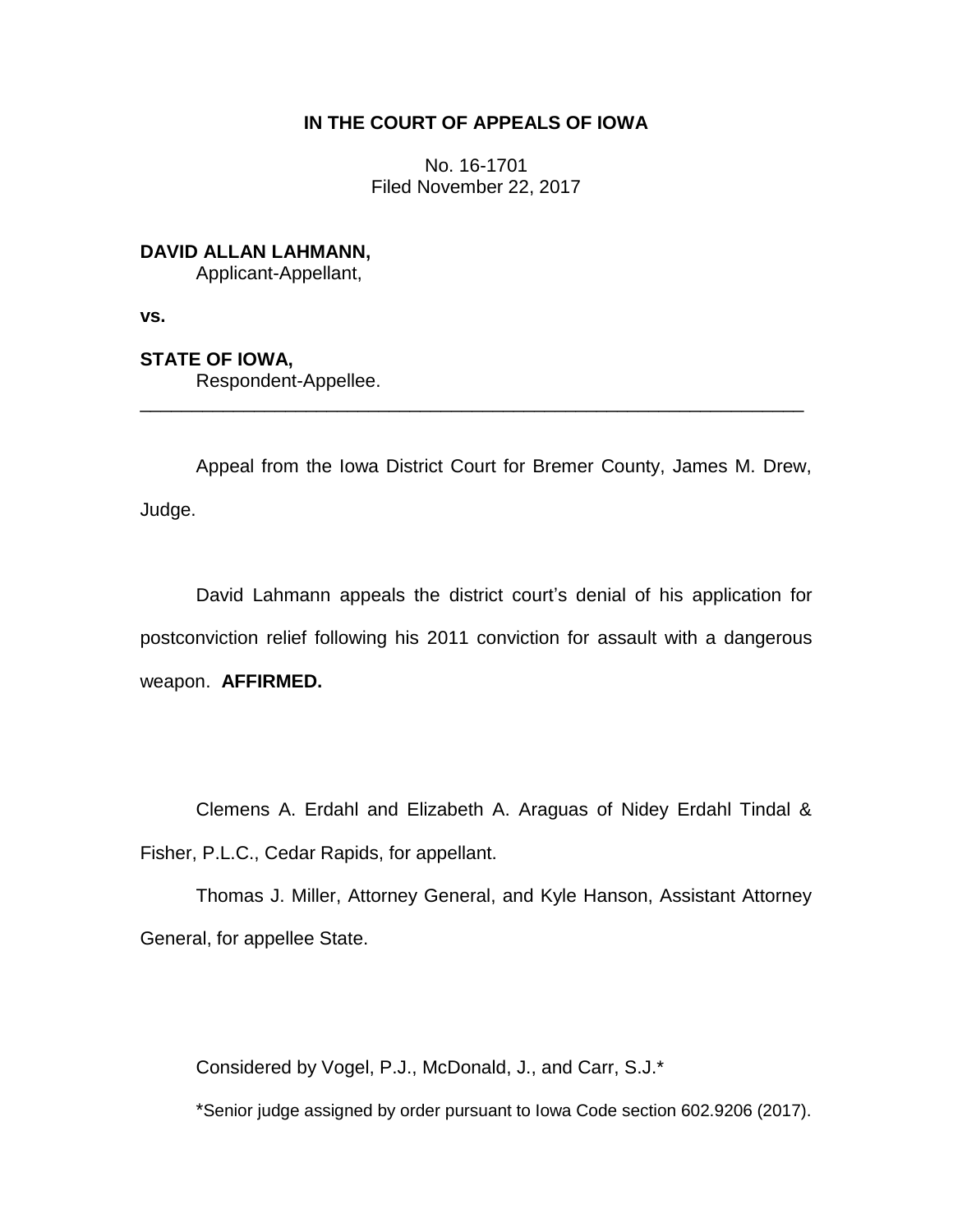#### **CARR, Senior Judge.**

David Lahmann appeals the district court's denial of his application for postconviction relief following his 2011 conviction for assault with a dangerous weapon, contending his trial counsel was ineffective in failing to advise him of collateral consequences of his guilty plea. Upon our review, we affirm the court's order denying Lahmann's application for postconviction relief.

## *I***.** *Background Facts and Proceedings*

Lahmann shot two rescue flares in front of a crop-dusting plane as it flew over his property because he believed the plane was scaring his horses. The State charged Lahmann with intimidation with a dangerous weapon. Before trial, Lahmann was offered a plea agreement for a suspended sentence, which he rejected, and the case proceeded to trial.

When discussing the jury instructions with the court, Lahmann's attorney realized the charge of intimidation with a dangerous weapon was a forcible felony that would require incarceration upon conviction. At that point, to avoid incarceration, Lahmann agreed to plead guilty to the lesser charge of assault with a dangerous weapon.

Thereafter, Lahmann—through a new attorney—filed a motion in arrest of judgment, claiming he was not fully advised his plea would affect his gun rights. Following a hearing, the district court denied the motion. The district court imposed a suspended sentence with one to two years of probation. Lahmann's probation agreement prohibited him from possessing firearms.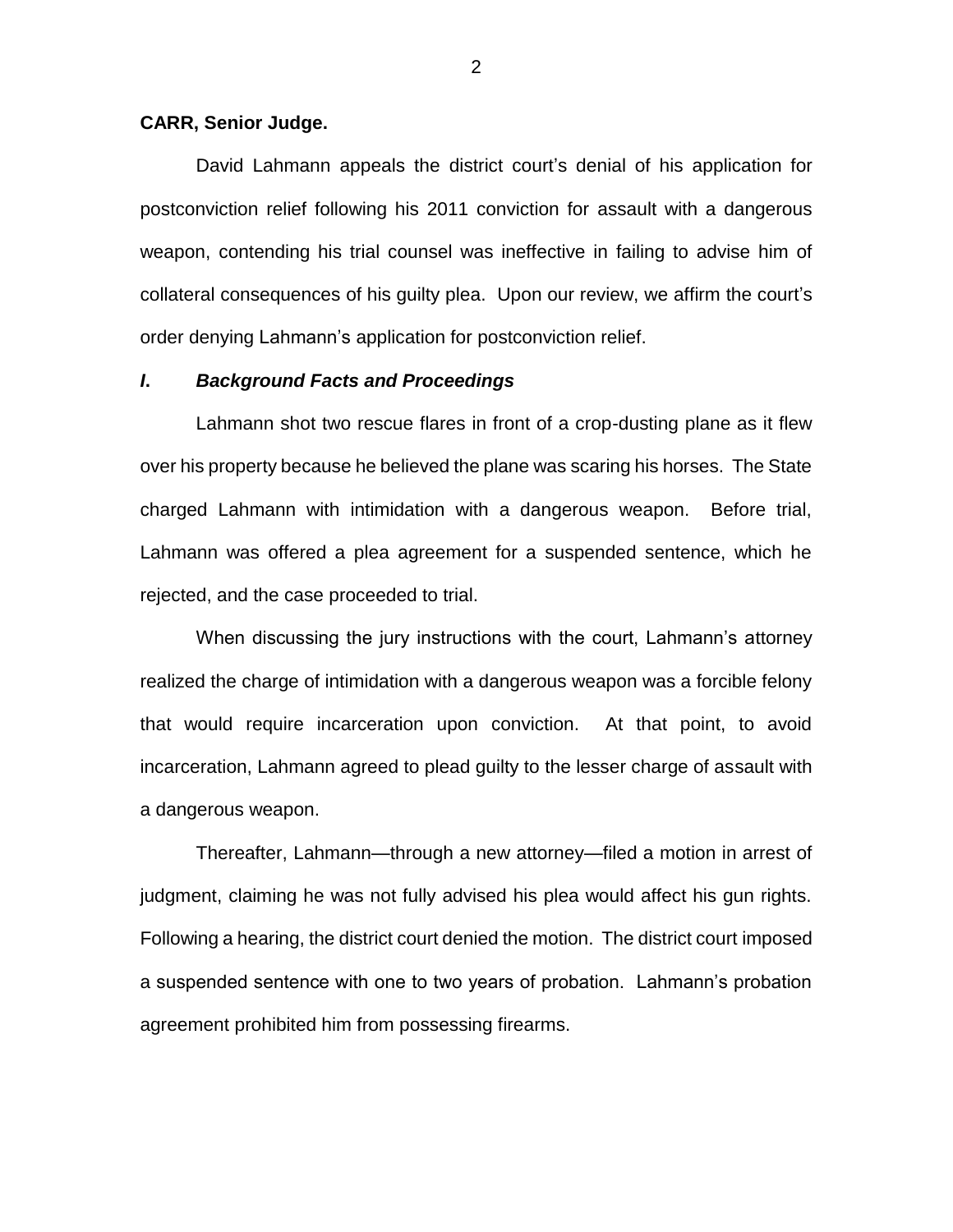Lahmann later applied for a permit to acquire pistols/revolvers. The Bremer County Sheriff denied the application based on Lahmann's conviction for assault with a dangerous weapon.

Lahmann filed an application for postconviction relief, raising a claim of ineffective assistance of counsel relating to counsel's failure to advise him of collateral consequences of his guilty plea, i.e., that he would lose his gun rights. Lahmann filed a motion for summary disposition, which the court denied. Following a hearing, the court denied the application. Lahmann now appeals.

### *II***.** *Standard of Review*

We typically review the district court's ruling on an application for postconviction relief for correction of errors. *Nguyen v*. *State*, 878 N.W.2d 744, 750 (Iowa 2016). However, we conduct a de novo review of applications for postconviction relief raising constitutional infirmities, including claims of ineffective assistance of counsel. *Id*.

#### *III***.** *Discussion*

Lahmann claims his counsel "fail[ed] to research or properly advise as to the mandatory imprisonment consequence of a conviction on the original charge" (intimidation with a dangerous weapon), and counsel "fail[ed] to research or advise fully regarding to collateral consequences of the ultimate charge" he pled to (assault with a dangerous weapon). According to Lahmann, there is "a reasonable probability that an acceptable plea would have been reached prior to trial had counsel provided proper advice."

To prevail on a claim of ineffective assistance of counsel, Lahmann must show "(1) counsel failed to perform an essential duty; and (2) prejudice resulted."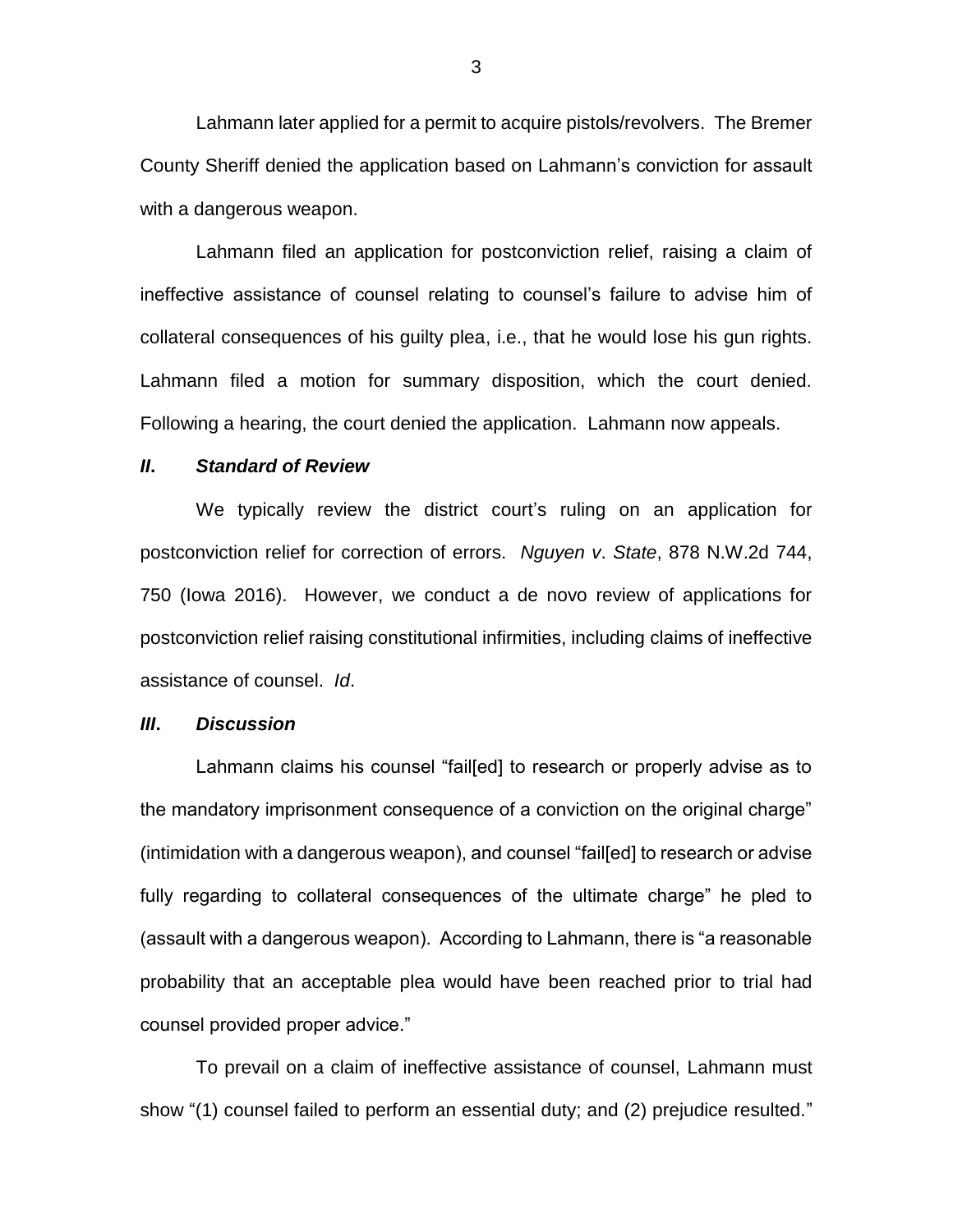*State v*. *Maxwell*, 743 N.W.2d 185, 195 (Iowa 2008) (citing *Strickland v*. *Washington*, 466 U.S. 668, 687 (1984)). "If we conclude [Lahmann] has failed to establish either of these elements, we need not address the remaining element." *State v*. *Thorndike*, 860 N.W.2d 316, 320 (Iowa 2015); *State v*. *Clay*, 824 N.W.2d 488, 501 n.2 (Iowa 2012) ("The court always has the option to decide the claim on the prejudice prong of the *Strickland* test, without deciding whether the attorney performed deficiently.").

We elect to address Lahmann's claim on the prejudice prong. Prejudice is established "by showing 'there is a reasonable probability that, but for the counsel's unprofessional errors, the result of the proceeding would have been different.'" *State v*. *Hopkins*, 576 N.W.2d 374, 378 (Iowa 1998) (citing *Strickland*, 466 U.S. at 694). "A reasonable probability is a probability sufficient to undermine confidence in the outcome." *Irving v*. *State*, 533 N.W.2d 538, 540-41 (Iowa 1995). In this context, Lahmann must show there is a reasonable probability that without counsel's error he would not have pled guilty.<sup>1</sup> *See State v*. *Myers*, 653 N.W.2d 574, 579 (Iowa 2002). The following facts are relevant to Lahmann's claim.

Prior to trial, Lahmann was offered a plea agreement for a suspended sentence. Lahmann told his counsel "he wasn't interested in any type of plea deal" because "he didn't believe he did anything wrong"—"[h]e thought he was justified in what he did." The case proceeded to trial, and the State presented evidence

 $\overline{a}$ 

4

 $1$  Lahmann suggests we use a less precise prejudice standard in analyzing his claim, citing *Lafler v. Cooper*, 566 U.S. 156, 163 (2012) and *Missouri v. Frye*, 566 U.S. 134, 148 (2012). We decline to do so; the proper standard for Lahmann's contention is set forth in *Hill v*. *Lockhart*, 474 U.S. 52, 60 (1985). *See Kirchner v. State*, 756 N.W.2d 202, 205 (Iowa 2008) (rejecting proposed use of objective standard to measure prejudice and reaffirming use of subjective standard to measure prejudice set forth in *Hill*, 474 U.S. at 60).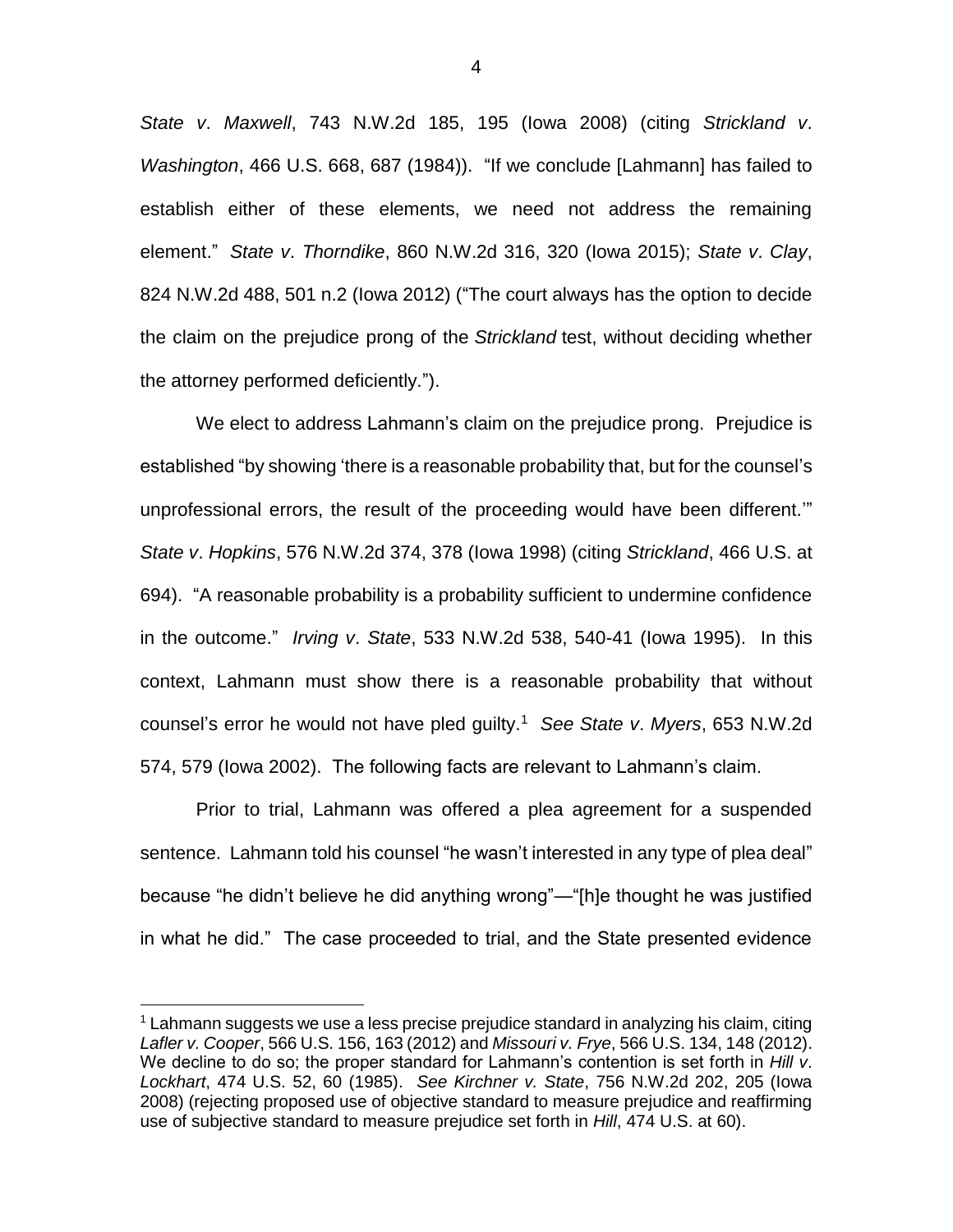that Lahmann shot two rescue flares in front of Ron Weeding's crop-dusting plane as it flew over Lahmann's property, and Lahmann believed he had a right to stop the plane from flying over his property because the airspace above his property was restricted and the plane was scaring his horses.

At the close of the evidence, counsel realized the charge Lahmann faced was a forcible felony that would require incarceration upon conviction. Considering "the way the evidence came out at trial" and his "impression of the jury's reaction to the pilot's testimony and everyone else's testimony," counsel believed it was "very likely" Lahmann was going to be convicted as charged. He told Lahmann this. Counsel acknowledged, "I would have liked to have known that it was a forcible felony so I could have explained that to Mr. Lahmann earlier, but . . . the choice still came down to does he go to trial or does he not go to trial." Lahmann adamantly rejected the suspended-sentence plea he was offered prior to trial because he believed he was innocent.

Lahmann "did not want to go to prison"; he had a "pristine history, and ... prison would have been . . . traumatic for him." Counsel and Lahmann discussed prison as well as Lahmann's firearm rights. Counsel's primary focus in advising Lahmann in advance of his plea had been to avoid prison, and he recollected the "gun rights issue" did not come up "until trial." Counsel's impression was Lahmann wanted to avoid prison "regardless of his gun rights." Counsel told Lahmann he did not believe Lahmann's gun rights would be affected by his plea. Ultimately, Lahmann decided to plead guilty to the lesser charge, which would allow the court discretion to suspend his sentence.

5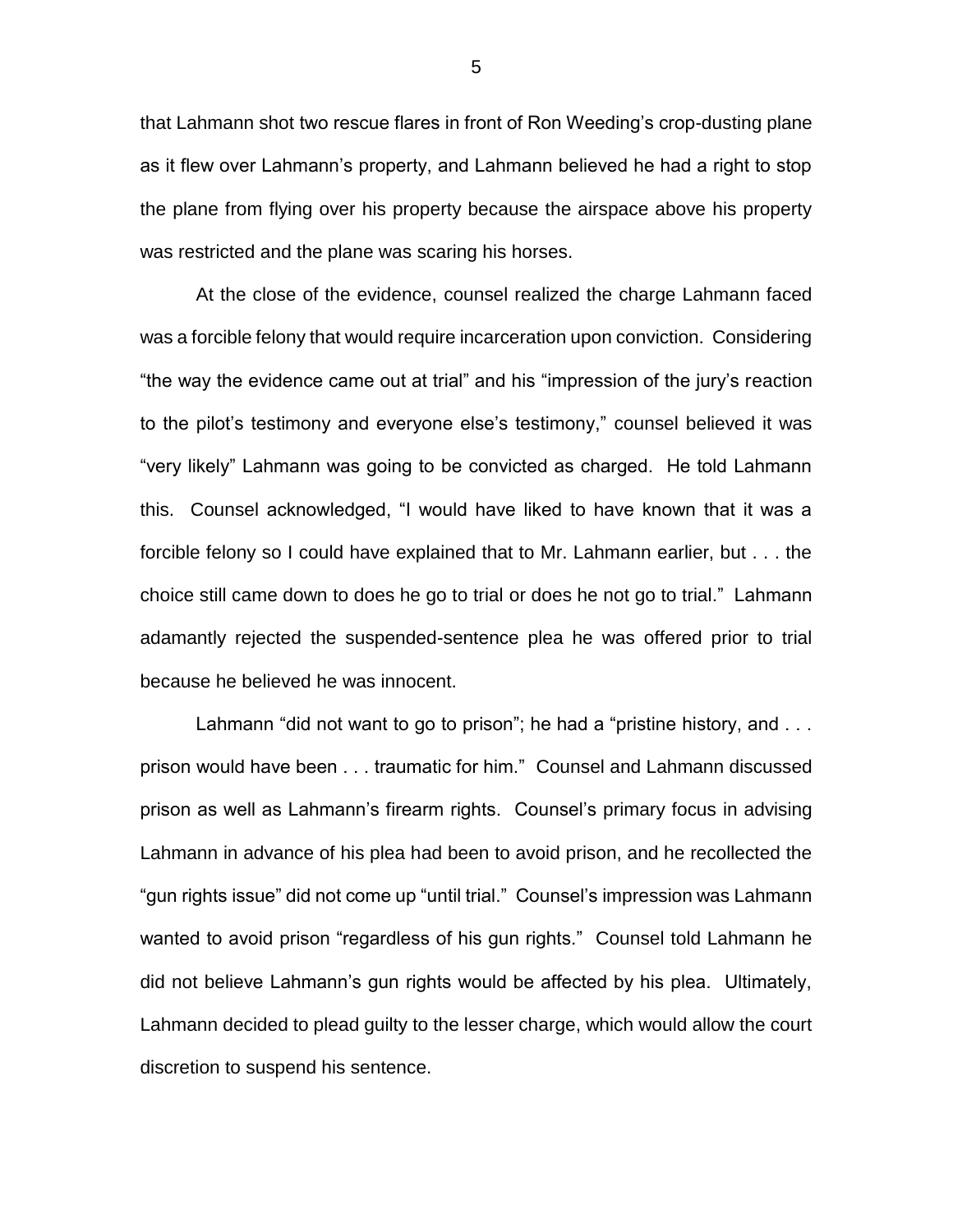During the plea colloquy, counsel broached the issue of Lahmann's gun

rights:

DEFENSE COUNSEL: Your Honor, one of the things that my cIient is asking me about is—Mr. Wadding [the prosecutor] and I had talked off the record about how this would affect the gun rights of my client. And it was my understanding and I believe Mr. Wadding's understanding that he would be able to own guns as a result of this although the Sheriff could certainly in his discretion prohibit my client from having the permit to carry. And that's not part of the agreement but I just wanted to make sure that I said that on the record.

THE COURT: And, Mr. Lahmann, just so that you're clear, *the Court does not understand any part of this agreement to*, *um*, *either guarantee you a right to carry firearms or that it would automatically exclude you from carrying firearms*. *That the Court views this agreement as basicaIIy silent on what will happen to your firearm rights*.

*Do you understand that?* DEFENDANT: One minute. I think—*Yes*. *Yes*.

THE COURT: So you understand that, um, your gun rights will be governed by whatever the existing law is.

(Emphasis added.)

On appeal, Lahmann persists counsel "would have been able to resolve the matter in a way that did not result in incarceration and that preserved [his] gun rights" if not for counsel's errors. But Lahmann presents no evidence of a more favorable plea offer, and we will not speculate as such. *See State v*. *Myers*, 653 N.W.2d 574, 579 (Iowa 2002) (holding "conclusory claims of prejudice" are not sufficient to satisfy the prejudice element). Under this record, Lahmann cannot show he would have rejected the proposed plea bargain and proceeded to jury arguments had he known his gun rights would be affected. *See Kirchner*, 756 N.W.2d at 205 (looking to whether the applicant "alleged 'special circumstances that might support the conclusion that he placed particular emphasis' on the erroneous advice" (quoting *Hill*, 474 U.S. at 60)).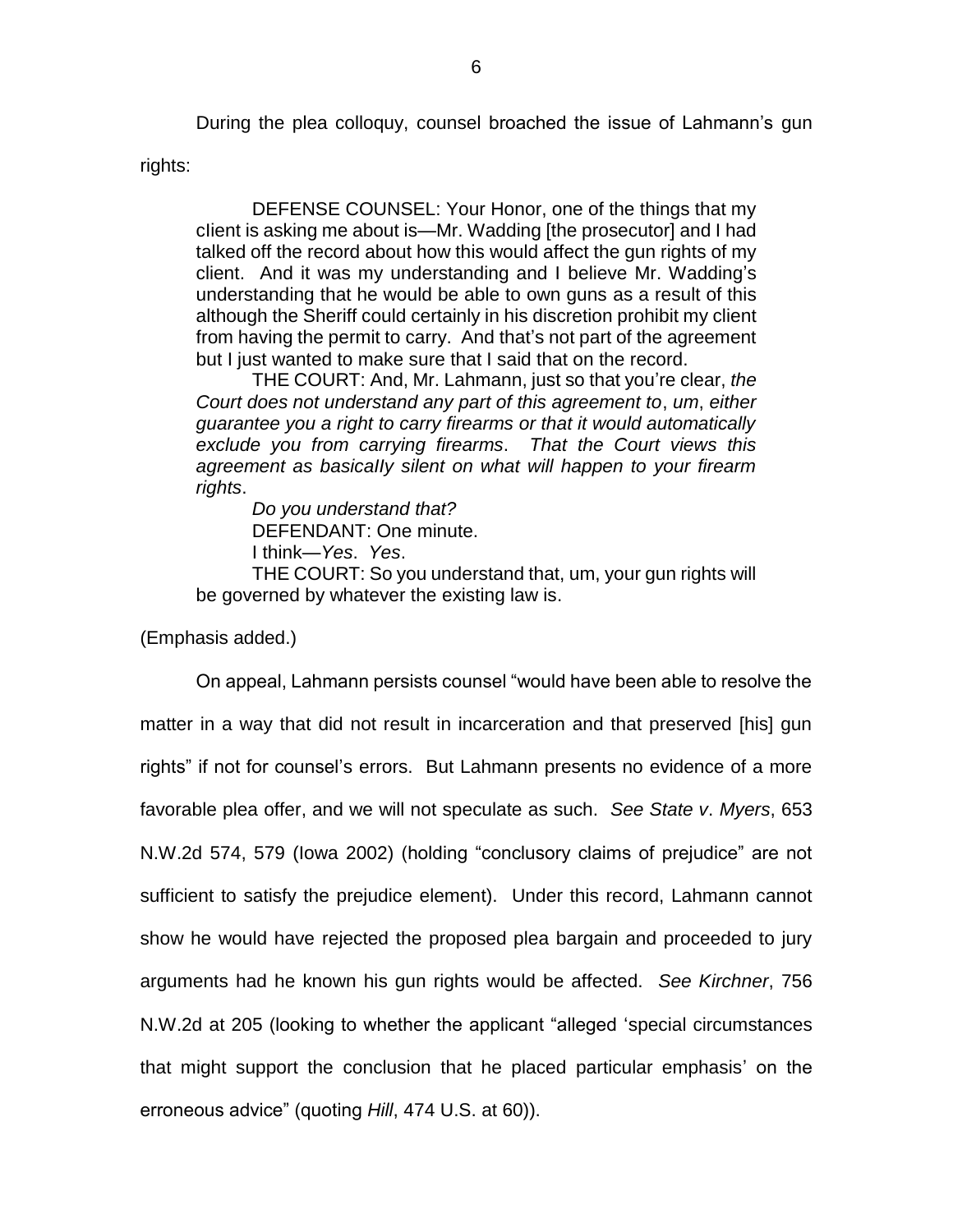In reaching this determination, we have also weighed the evidence against Lahmann and his chance of receiving a successful verdict. *See Drieson v*. *State*, No. 11-0875, 2012 WL 2819365, at \*2 (Iowa Ct. App. July 11, 2012) ("The court may weigh the evidence against him and his chance of succeeding at trial in order to determine whether he was prejudiced." (citing *Hill*, 474 U.S. at 59)); *State v*. *Marlenee*, No. 04-1755, 2006 WL 1229993, at \*3 (Iowa Ct. App. Apr. 26, 2006) ("Self-serving statements indicating a desire to await trial are alone insufficient to meet this prejudice standard. Rather we look for objective evidence of that desire consisting of some showing by Marlenee that he would have been better off to reject the plea offer and proceed to trial, based on either a defense waived or the vulnerability of the State's case against him." (citation omitted)).

As the district court determined on this issue:

In this case, Mr. Lahmann's testimony is not sufficient to establish the prejudice necessary for an ineffective assistance of counsel claim. It appears more likely than not Mr. Lahmann would have been convicted of a forcible felony had the trial proceeded to verdict. Mr. Lahmann, like any other reasonable person, did not want to be imprisoned and did not want to become a convicted felon. Additionally, during the guilty plea colloquy it was made clear to Mr. Lahmann that his gun rights were not part of the plea agreement. Accordingly, the Court is unable to conclude that there is a "reasonable probability" that Mr. Lahmann would not have pled guilty had he known that his gun rights would have been affected.